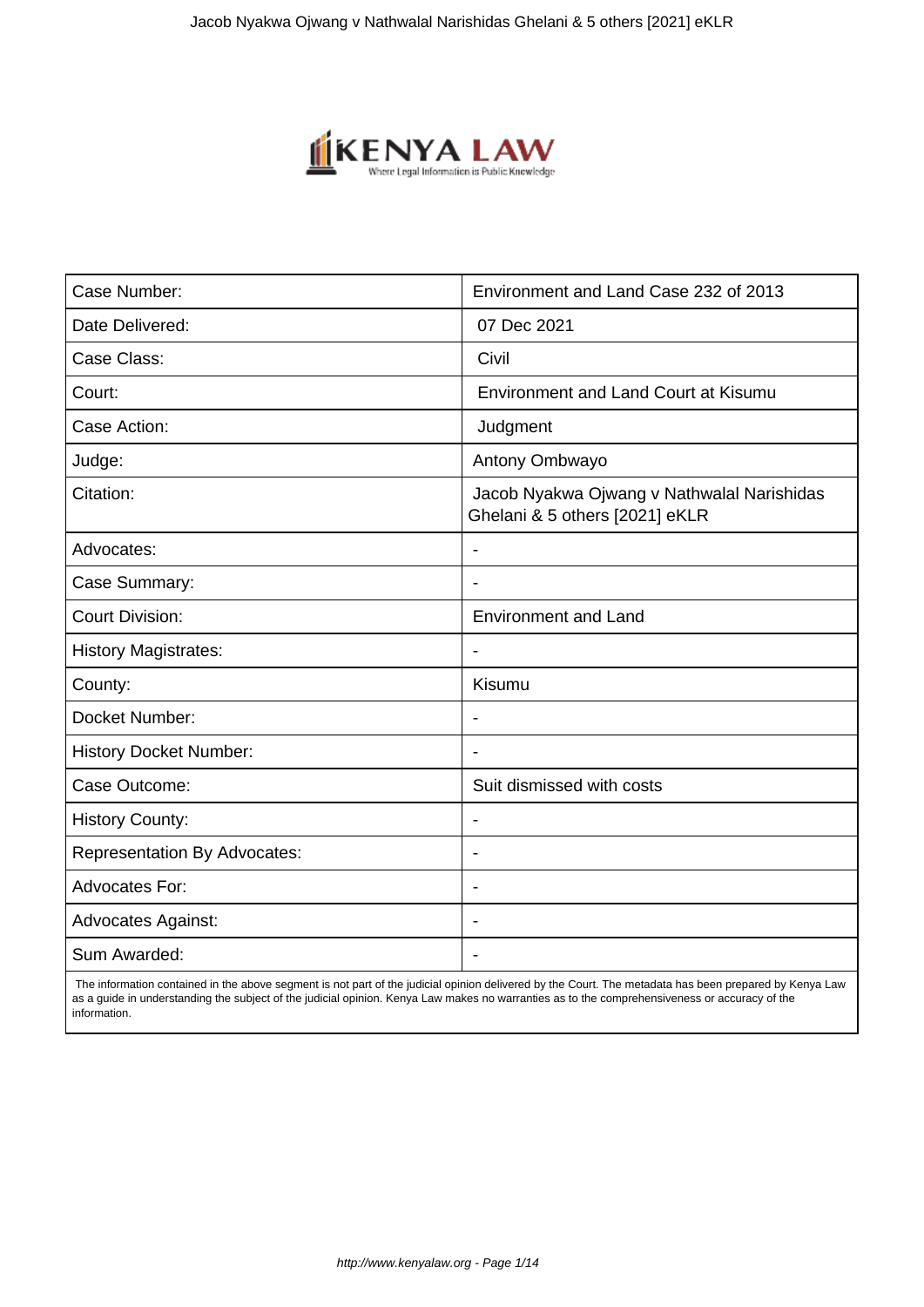## **REPUBLIC OF KENYA**

## **IN THE ENVIRONMENT AND LAND COURT AT KISUMU**

## **ELC CASE NO. 232 OF 2013**

| <b>VERSUS</b> |  |
|---------------|--|
|               |  |
|               |  |
|               |  |
|               |  |
|               |  |
|               |  |

## **JUDGEMENT**

Jacob Nyakwa Ojwang **(hereinafter referred to as Plaintiff)** has sued Nathwalal Narishidas Ghelani and Joshua Omar t/a Sedime Agencies, Samwel Ogweno Okech, Mathews Owinyo Odera, Joshua Ongweno Wagude and The District Land Registrar – Kisumu **(hereinafter referred to as the defendants)** claiming that at all material times to this suit, land parcel No. Kisumu/Kanyakwar 'B'/396 was owned by the late Augustinus Ojwang Okut also known as Ojwang Okut (deceased) who was the biological father of the plaintiff. By an agreement dated 13<sup>th</sup> February, 1979 the Plaintiff's father sold eight (8) acres of land parcel No. Kisumu/Kanyakwar 'B'/396 to the 1<sup>st</sup> Defendant through his agent one Dr. Oluoch Okeyo at a price and consideration of Kenya shillings Fifty-Two Thousand (Kshs. 52,000/=) which was paid in full at the time of execution of the said agreement. At the time of entering into the sale agreement the area had not been demarcated by the land adjudication under the Land Adjudications Act Cap 284 of 1968 and as such it was still under adjudication section and unsurveyed. It was not until  $26<sup>th</sup>$  February, 1981 when the adjudication process for the area started and the land demarcated. The plaintiff states that during the demarcation process the aforesaid land parcel No. Kisumu/Kanyakwar 'B'/396 was adjudicated in the names of Nathwalal Narshidas Ghelani the  $1<sup>st</sup>$ defendant herein as the original land owner. Subsequent upon adjudication process the said land parcel No. Kisumu/Kanyakwar 'B'/396 was registered into the names of the 1<sup>st</sup> Defendant under a first registration on  $23<sup>rd</sup>$  February 1983. It was after the adjudication and subsequent registration of the suit land that the actual acreage of the said land was determined as twelve (12) acres.

On 26<sup>th</sup> November, 2002, the 1<sup>st</sup> defendant proceeded to obtain title deed for whole of the suit land comprising twelve (12) acres as opposed to eight (8) acres sold to him. A certificate of official search dated  $25<sup>th</sup>$  May, 2010 indicates that the suit land was registered in the names of Sedime Agencies the  $2<sup>nd</sup>$  defendant on  $21<sup>st</sup>$  January, 1999 and the land certificate issued to them. A further certificate of official search dated 23rd September 2011 shows that the suit land was registered into the names of Samwel Ogweno Oketch and Mathews Owinvo Odera the  $3^{rd}$  and  $4^{th}$  defendants herein as trustees of Afya Co-operative Kisumu Branch members and title deed issued to them on 23rd March 2011.

The plaintiff alleges that the 5<sup>th</sup> defendant herein fraudulently, unlawfully, maliciously and without any colour of right purportedly sold the whole of the suit land to the  $2<sup>nd</sup>$  defendant who subsequently sold the same to the  $3<sup>rd</sup>$  and  $4<sup>th</sup>$  defendants herein. That on  $18<sup>th</sup>$ August, 2012 when the plaintiff applied for a certified copy of the register (Green Card) his application was turned away with remarks "Custody Check" and on subsequent dates he was told there was "no card" for the suit land.

At one particular instance he was informed, and he was able to have a glimpse of the certified copy of the register (Green card) bearing the names of the 5<sup>th</sup> Defendant but when he asked the 6<sup>th</sup> defendant for a certified copy of the same he was denied.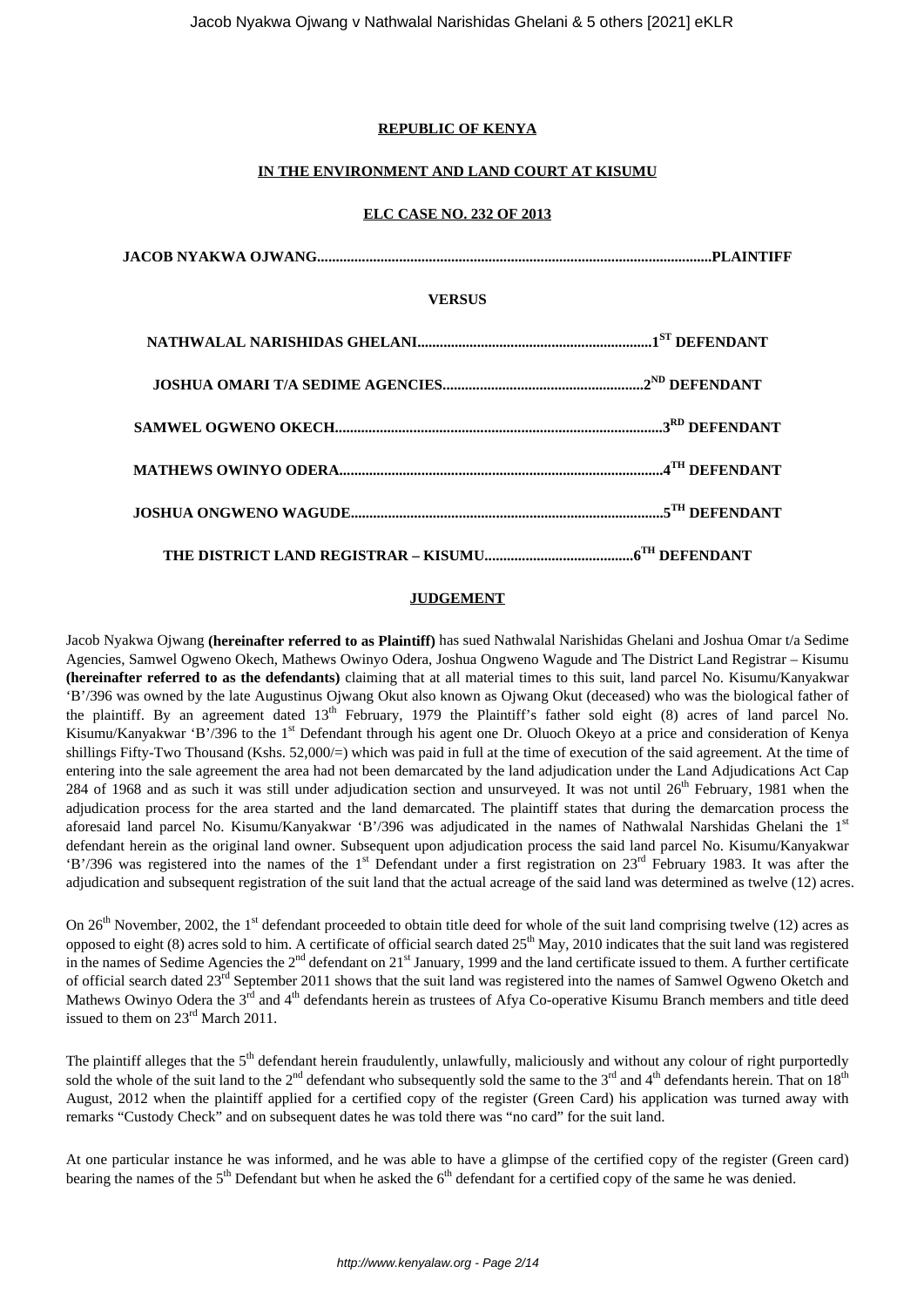The  $1<sup>st</sup>$  defendant's action to register the whole of the twelve (12) acres instead of the eight (8) acres sold to him into his names was wrong, illegal, and fraudulent and has effectively denied the plaintiff his rightful share of four (4) acres legally belonging to him as the next of kin and beneficiary of the estate of his late father.

The actions by the  $2^{nd}$ ,  $3^{rd}$ ,  $4^{th}$  and  $5^{th}$  defendants in collusion and in collaboration with the  $6^{th}$  defendant to change ownership of the suit land, tamper with records and make it impossible for the plaintiff to get good information at the land registry pertaining the suit land is fraudulent, illegal, criminal and intended to deny the plaintiff as well as the 1<sup>st</sup> defendant the rightful share and ownership of the suit land and to deprive them of the enjoyment of the same and has effectively delayed the plaintiff's quest to seek justice.

The plaintiff prays for Judgment against the 1<sup>st</sup>, 2<sup>nd</sup>, 3<sup>rd</sup>, 4<sup>th</sup>, 5<sup>th</sup> and 6<sup>th</sup> defendants jointly and severally for a declaration that the defendant is only entitled to eight acres out of land parcel No. KISUMU/KANYAKWAR 'B'/396. The plaintiff further prays for an order that the suit land parcel No. KISUMU/KANYAKWAR 'B'/396 be surveyed, subdivided and a portion measuring eight (8) acres be registered into the names of the  $1<sup>st</sup>$  defendant while the remaining four (4) acres to be registered into the names of the plaintiff. Lastly, he prays for a declaration that any dealings, transactions, entries and records made by and in the names of the  $2<sup>nd</sup>$ , 3<sup>rd</sup>, 4<sup>th</sup> and 5<sup>th</sup> defendants regarding the suit land were fraudulent and void should be cancelled and Costs of this suit plus interest thereon.

The 1<sup>st</sup> Defendant filed a statement of admission denying fraud. The 1<sup>st</sup> Defendant further states that when he bought the suit parcel of land the whole of it was shown to him as measuring (8) acres and therefore he had no ill intentions when he obtained title deed or the whole parcel of land. However, he has no objection to the plaintiff acquiring his share of four (4) acres and leaving to him his other share of eight (8) acres. He further avers that the suit land was demarcated and registered into his names as a first registration and has no knowledge of anybody raising any objections or claiming ownership of the same. The 1<sup>st</sup> Defendant further avers that since buying the suit land and obtaining title deed of the same he has not sold the same to anybody or group of people and therefore he does not know the  $2<sup>nd</sup>$ ,  $3<sup>rd</sup>$ ,  $4<sup>th</sup>$  and  $5<sup>th</sup>$  defendants.

The  $5<sup>th</sup>$  Defendant also filed a statement of admission admitting paragraphs 1, 2, 3, 4, 5, 6, 7, 8, 9, 10 and 11. He states that he was not party to the registration of the suit land into the names of the  $2^{nd}$ ,  $3^{rd}$  and  $4^{th}$  Defendants. He denies any dealing with the  $1^{st}$ ,  $2^{nd}$ ,  $3^{rd}$  and  $4^{th}$  and  $6^{th}$  Defendants in relation to the suit land or at all. He denies any sale agreement with the  $2^{nd}$ ,  $3^{rd}$ , or  $4^{th}$  Defendants for the sale of the suit land or at all and does not therefore know the said  $2<sup>nd</sup>$ ,  $3<sup>rd</sup>$  or  $4<sup>th</sup>$  Defendants. The  $5<sup>th</sup>$  Defendant further avers that he had migrated to Tanzania in the year 1975 and only came back in the year 1985 well after the adjudication and demarcation process in Kanyakwar area had been completed and therefore could not have participated in the demarcation process. The 5<sup>th</sup> Defendant further avers that he again migrated to Suba District in 1987 until 2007 when he came back and therefore the allegation that the suit land might at one time been in his names was made in his absence, fraudulent, criminal and also made without his knowledge, consent nor approval. That he never at any time or at all has he either signed any papers nor attended any land control board for transfer to anybody in relation to the suit lad and if such documents are there then they are a forgery and a misrepresentation.

The  $3<sup>rd</sup>$ ,  $4<sup>th</sup>$  Defendants filed a statement of defence denying the contents of paragraph 4 of the plaint. In particular, the Defendants deny that No. KISUMU/KANYAKWAR 'B'/396 belonged to and was hitherto owned by one Augustinus Ojwang Okut now deceased. Besides, the defendants also deny that the plaintiff herein is a biological son of the said Augustinus Ojwang Okut. The 3<sup>rd</sup>, 4<sup>th</sup> Defendants further state that the suit property herein was adjudicated and demarcated in favour of one Petro Omeri Okoth, prior to the transfer of same to and/or in favour of the  $1<sup>st</sup>$  Defendant herein. In this regard, the allegations that the suit property hitherto belonged to Augustinus Ojang Okut, is a Mirage. In particular, the said Augustinus ojwang Okut, now Deceased, could not purport to have sold and/or entered into any valid land sale agreement with Dr. Oluoch Okeyo, allegedly on behalf of the 1<sup>st</sup> Defendant, without having been the adjudicated owner and/or proprietor of the suit property. The Defendants aver that the suit property herein, which was adjudicated in favour of Petro Omeri Okoth was entirely transferred to the 1<sup>st</sup> Defendant, without regard to the acreage and/or otherwise. Consequently, the 1<sup>st</sup> Defendant became the legitimate owner of the entire property and not 8 Acres as the plaintiff would want the honourable court to believe. The Defendants herein aver that the suit property was never adjudicated in favour of the 1<sup>st</sup> Defendant, save that the 1<sup>st</sup> Defendant acquired ownership when the adjudication and demarcation process was still on going. However, the suit property was adjudicated and demarcated in favour of Petro Omeri Okoth who thereafter transferred same to the 1<sup>st</sup> Defendant.

The defendants admit the contents of paragraph 9 of the plaint and re-affirm that the registration of the suit property in favour of the 1<sup>st</sup> Defendant, followed and was pursuant to a first registration. For clarity, the acreage of all parcels of land under the Adjudication and Demarcation process, the suit property not excepted, are ordinarily determined at the time of the Adjudication process and not after. In this regard, the contents of paragraph 10 are informed by ignorance of the obtained adjudication and Demarcation process.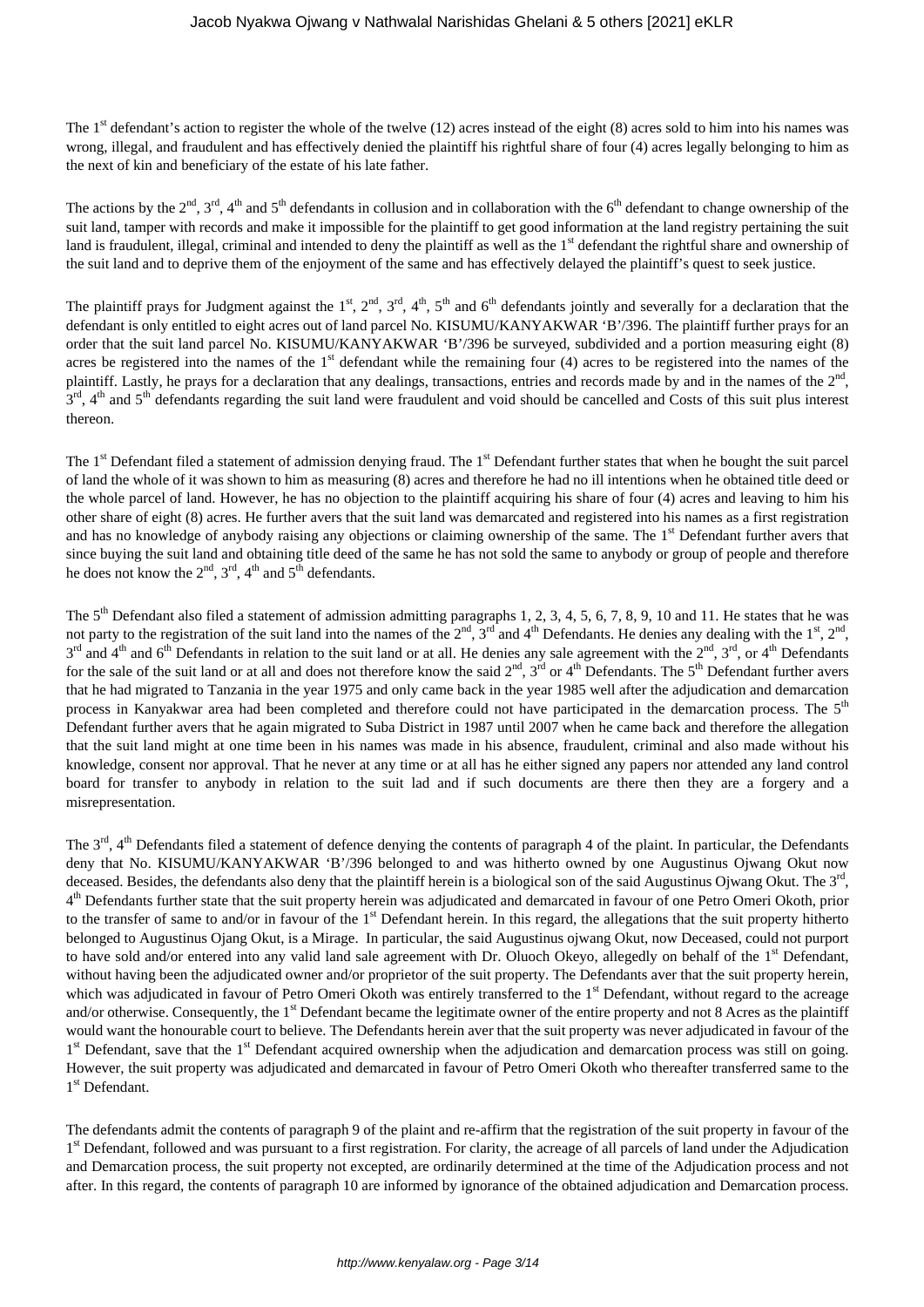The Defendants aver that the  $1<sup>st</sup>$  Defendant, acquired the entire of the suit property from the previous adjudicated owner, who was separate and distinct from the Plaintiff's alleged father, now deceased. The Defendants aver that the suit property appears to have been lawfully transferred to and/or in favour of the  $2<sup>nd</sup>$  Defendant, who acquired lawful title thereto. The Defendants aver that they were deputized by Afya Sacco co-operative Society Limited, Kisumu Branch, to procure and obtain a suitable property for and on behalf of the members thereof and in this regard, the Defendants identified and thereafter acquired the suit property. Consequently, the Defendants are Bona-fide purchasers for value without any defects on the Title, whatsoever. The Defendants deny the allegations of fraud.

The Defendants deny having colluded with the  $2<sup>nd</sup>$ ,  $5<sup>th</sup>$  and  $6<sup>th</sup>$  Defendants, towards and/or in respect of the acquisition of the suit property. For clarity, the suit property was lawfully acquired by the Defendants, pursuant to a lawful sale/purchase agreement, following exercise of the requisite due diligence. Owing to the fact that the suit property was lawfully purchased and therefore acquired by the Defendants, the Defendants deny that the plaintiff has any lawful rights over and in respect of the suit property (which has since been sub-divided into various portions and hence non-existent) or any portion thereof, whatsoever**.**

The Defendants contend that the instant suit as drawn and filed is misconceived, bad in law and otherwise legally untenable. Consequently, the Defendants reserve the right to raise and canvass preliminary objections on points of law, as hereunder;

i.The plaintiff's claim is statutorily time barred pursuant to and/or by dint of Section 4 of the Limitation of actions act Chapter 22, Laws of Kenya.

ii. The suit against the  $1<sup>st</sup>$  Defendant who is long dead is void ab initio.

iii.The plaintiff is Devoid of the requisite locus standi to mount and/or maintain the instant suit. In this regard, the plaintiff is a Busybody.

iv.The entire proceedings herein are a nullity and hence void ab initio.

v.The suit herein is pre-mature, misconceived and bad in law.

vi.The plaint herein does not disclose any reasonable cause of action against the defendants.

vii.The instant suit amounts to and/or constitutes an abuse of the due process of court.

viii.The plaintiff is non-suited.

The  $3<sup>rd</sup>$  and  $4<sup>th</sup>$  Defendants pray that the suit be dismissed with costs.

When the matter came up for hearing, Jacob Nyakwa Ojwang of Dago sub-location testified that he is the legal representative of the estate of his father known as Augustine Ojwang Okut having obtained a grant of letters of administration intestate. The 1st Defendant was sold land measuring 8 acres by his father in 1979 leaving 4 acres as the whole land was 12 acres. When his father sold eight acres to 1<sup>st</sup> Defendant in 1979 the land had not been adjudicated and registered. When the land was later adjudicated the whole 12 acres were registered in the 1<sup>st</sup> Defendant's name. The plaintiff produced the sale agreement between Dr. Oluoch Okeyo a representative of 1<sup>st</sup> Defendant and his late father. The plaintiff further produced the adjudication record showing the land was registered in 1<sup>st</sup> Defendants name. The plaintiff further produced the certificate of official search showing the land was registered in 1<sup>st</sup> Defendant's name.

After discovering that  $1<sup>st</sup>$  Defendant had been registered with the whole land, the plaintiff's contention was that the  $1<sup>st</sup>$  Defendant took four (4) acres more than he bought and the plaintiff wanted four (4) acres returned to the estate of his father. He later did a search in 2009 and 2010 on the land and found the  $2<sup>nd</sup>$  and  $3<sup>rd</sup>$  Defendant had been registered as the proprietors. He was not involved in the transfers of the land to 1<sup>st</sup> Defendant or from the 1<sup>st</sup> Defendant to the other Defendants. He knows that the land has since been sub-divided into almost fifty parcels and his prayer is that all those parcels be cancelled to enable him get four acres and the other eight acres be left with  $1<sup>st</sup>$  Defendant. He also prays for costs.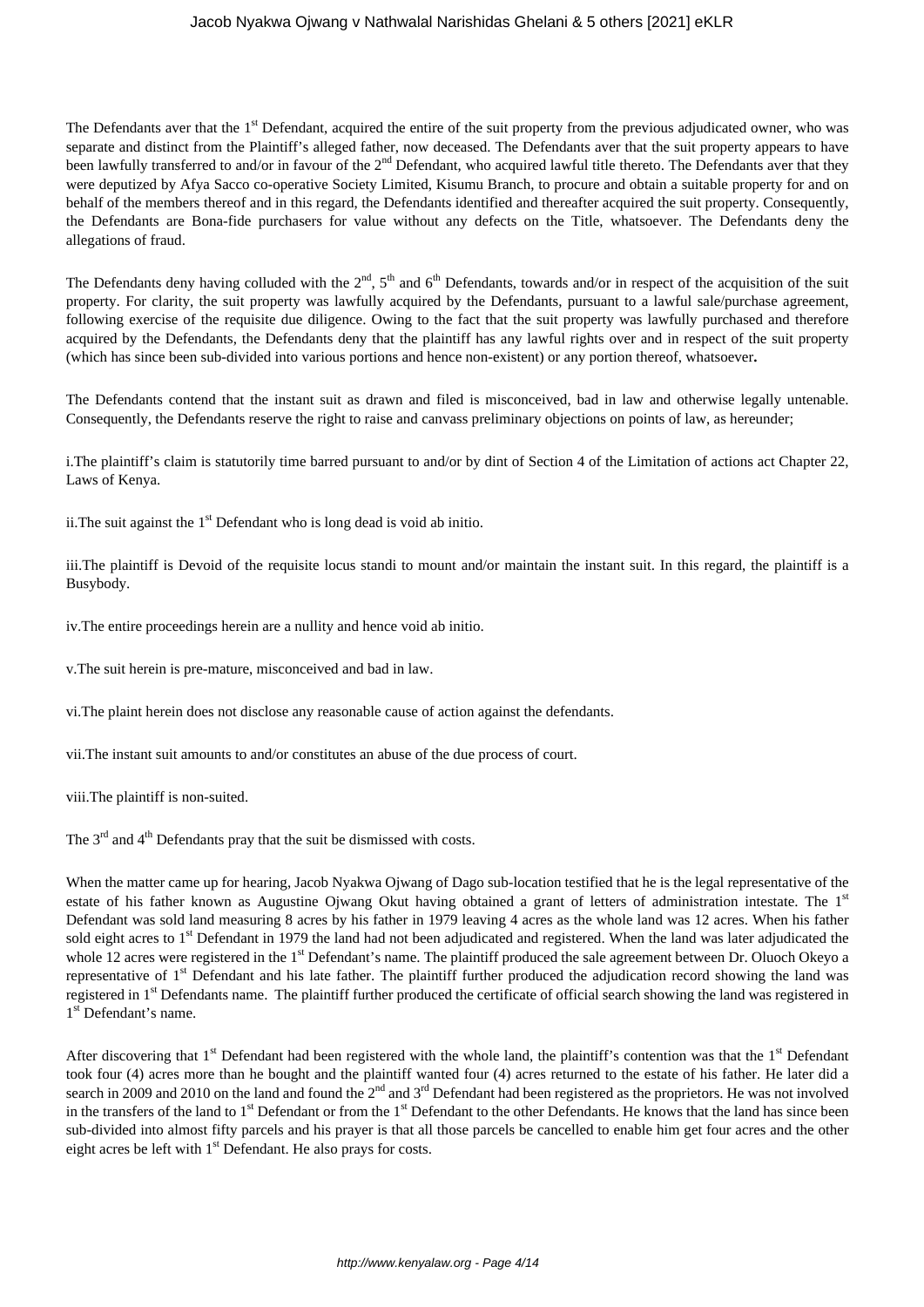On cross examination by Mr. Ogutu, counsel for the  $3^{rd}$  and  $4^{th}$  defendants, he states that land parcel Kisumu/Kanyakwar B/396 is not in the schedule of the certificate of confirmation in the estate to be distributed because the land was in the name of 1<sup>st</sup> Defendant then. He does not have any documentary evidence to show that his late father had been registered with the suit land. After adjudication the land was registered with 1<sup>st</sup> Defendant but the adjudication record has the name of Petro Omeri Okoth above that of 1<sup>st</sup> Defendant but the former was entered and cancelled.

That Petro Omeri Okoth was a family or clan member. His family had not lodged a complaint on the adjudication result over the land. His father did not need to be registered with the land after adjudication as he had sold it to  $1<sup>st</sup>$  Defendant. The sale agreement over the land was signed by Dr. Oluoch for the 1<sup>st</sup> Defendant. The sale agreement did not disclose the parcel number. The sale agreement does not show that Dr. Oluoch was signing as an agent for the 1<sup>st</sup> Defendant or that he was buying the land on behalf of 1<sup>st</sup> Defendant or anybody else. In 2007, he discovered that the 1<sup>st</sup> Defendant had been registered with all 12 acres instead of 8 acres. He does not know how the  $3^{rd}$  and  $4^{th}$  Defendants got registered with the suit land. He has not seen the documents filed by  $3^{rd}$  and  $4^{th}$ Defendants that show that they got the land from the  $2<sup>nd</sup>$  Defendant but if that is confirmed as the case, he would not be surprised because he found in the 2010 search that 2<sup>nd</sup> Defendant had been registered with the whole land.

**PW2-, Thomas Okumu Obongo** a resident of Kanyakwar. States that the plaintiff is a first cousin and that his father and plaintiff's father had sold land to the 1<sup>st</sup> Defendant. He does not know the parcel number but is at Kanyakwar. The whole land was 12 acres and when plaintiff followed up he established only eight acres had been sold to  $1<sup>st</sup>$  Defendant but had been registered with the whole parcel. He does not know how the  $2<sup>nd</sup>$  to  $5<sup>th</sup>$  Defendants got registered with the suit land. On Cross examination by Mr. Ogutu, he states that he does not know whether there exists a sale agreement signed by his late father and the Plaintiff's father selling the land to 1<sup>st</sup> Defendant as he was then young. He cannot remember the parcel reference of the land in dispute.

**PW3, Samwel Oduke Ojwang of Dago Sub location,** states that the Plaintiff is his blood brother. He knows the case before the court as his father Augustinos Ojwang sold the land to an Asian called Ghelani. He does not recall the parcel number. The land that was sold to Ghelani was eight acres and the remaining acres were to remain for the family. He does not know how Joshua Omari TA Sedline Agencies got involved in the land. He also does not know how Samuel Gweno Oketch, Mathews Owinyo Odero and Joshua Ogweno Wagude got involved with the land.

On being Cross examined by M/s Winnie Ochola, he states that his father Augustinos Ojwang Okutu was the owner of the land and sold eight acres to the Asian called Ghelani. The land is Kisumu/Kanyakwar B/396. He does not have any documentary evidence to show that the land was registered with his late father but the plaintiff has the details. His statement indicated that he was a witness in the sale agreement between his late father and Ghelani. He is not aware that the sale agreement did not give the parcel number. He does not know how to read but signed the agreement after his father asked him to do so. He cannot recall the year the adjudication of the land was done. He is not aware that the suit land was first adjudicated in the name of Petro Omeri Okoth and not his father. He is not aware that Ghelani was to get the whole parcel of 4.8. hectares as the portion sold was eight (8) acres.

**PW4, Peter Adhola Ojwang of Kanyakwar Dago Sub-location** used to work at Kiboswa slaughter house. The Plaintiff is his youngest brother from the same parents whereas he is the oldest and PW3 is in between. He states that the land in dispute is up the hill. His father sold only eight (8) acres leaving four (4) acres for the three. They have not sold any portion of the four acres to anybody. He does not know any other buyer of the land except the Asian called Ghelani. He does not know how 2<sup>nd</sup> to 5<sup>th</sup> Defendant acquired registration of the suit land. On Cross examination by M/s Ochola- He states that he does not know where the Asian called Ghelani who had bought the eight acres of the land in 1979 resides. He did not sign the sale agreement. He was not there when adjudication of the land took place. The sale was before adjudication. He is not aware that after adjudication the land was first registered with Petro Omari Okoth. He does not agree with the suggestion that his father did not own the land as it belonged to his grandfather.

**The 3rd and 4th Defendants on their part called Mathews Owino Odera** an employee of Jaramogi Oginga Odinga Referal Hospital as a medical laboratory technologist. He knows Afya SACCO Co- Operative Ltd because he was the branch chairman at the material time and he is aware that the suit revolves on land parcel No. Kisumu/Kanyakwar 'B'/396. He testified that the suit property does not exist. The land was subdivided and new titles issued. That the land was registered in the names of Afya Sacco, that the names of the  $4<sup>th</sup>$  and  $3<sup>rd</sup>$  Defendants as trustees. They were not aware of the plaintiff's claim as the Adjudication record shows that the registered owner was Petro Omari Okoth and the second name on the adjudication register is Nathanalel Narshlas Gelani. He refers to case number 55 of 1981 without elaborating on the parties and the particular details. He states that it is not true that the land belonged to the plaintiff's father. The sale agreement between Ojwang Okoth and Okeyo was made on 13/2/1970 but it does not have the parcel number. On cross examination by Nadhifo, counsel for the plaintiff, DWI states that the  $1<sup>st</sup>$  registered owner was Petro. Omeri Okoth. That the name of Ghelani does not appear on the green card. The names on the green card were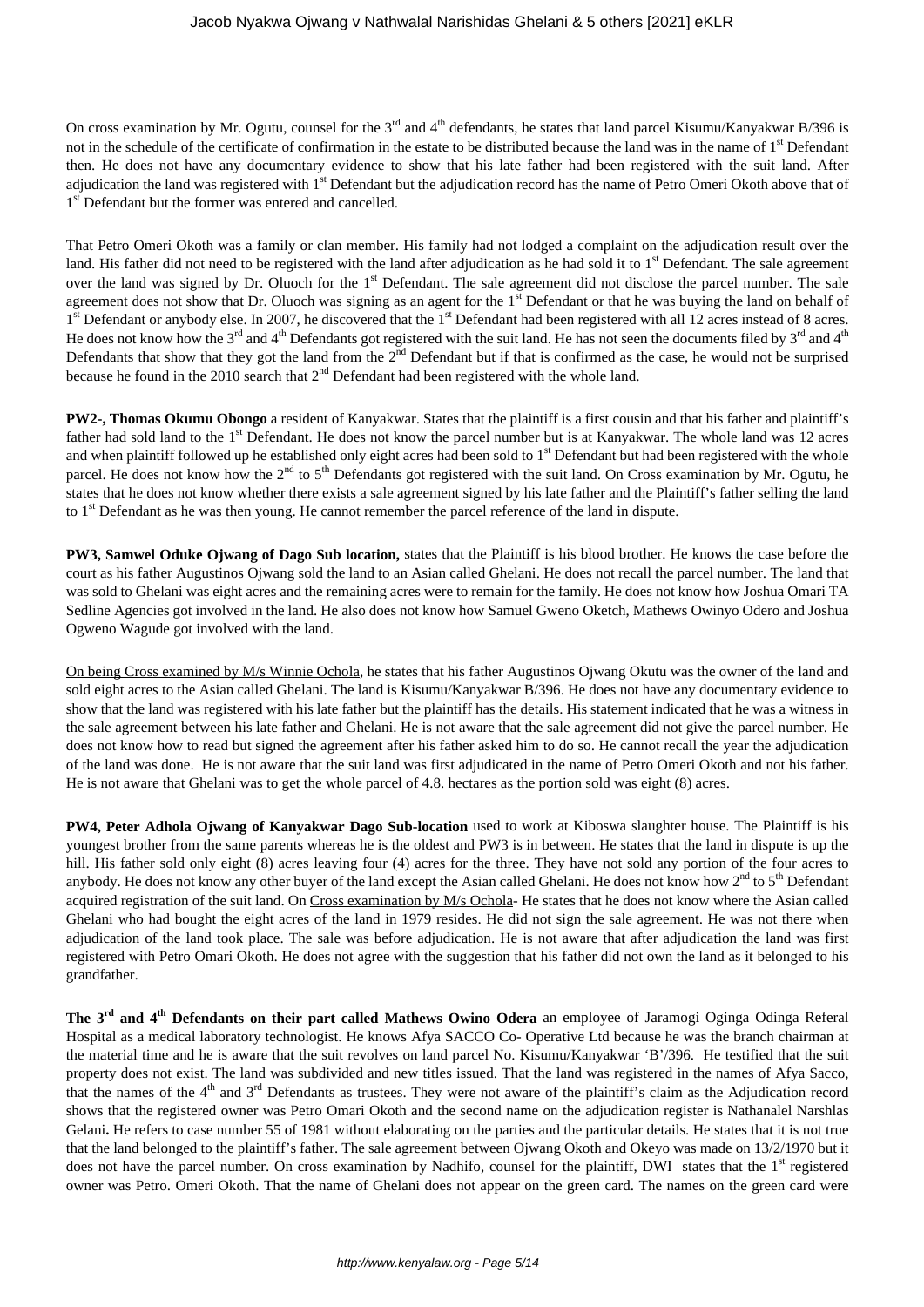Adegu |Sungu Wagude and Josphad Ongweno Wagudae. That the name Ghelani does not appear on the green card. He states that when they did search on 13/12/2007, the land was registered in the names of  $1<sup>st</sup>$  Defendant. On  $4/07/2011$ , the land was registered in the names of Samuel Okech Ogweno. That they did due diligence.

On re- examination by Ogutu, DW1 states that he had never met Nathalal Ghelani. That the land was not sold by the 1<sup>st</sup> Defendant. He avers that he had not been shown any document showing that the land belonged to the Plaintiff's father. That the land did not initially belong to the 1<sup>st</sup> Defendant as the first owner was Petro Omeri Okoth. There is no connection between the plaintiff and parcel no. 396.

## **PLAINTIFF'S SUBMISSIONS**

The Plaintiff submits that the evidence on record demonstrates that his deceased father owned the suit parcel of land and sold the same to the 1<sup>st</sup> Defendant and that he adjudication record produced by the Plaintiff and the  $3<sup>rd</sup>$  and  $4<sup>th</sup>$  Defendants bears a note that the name of the said Peter Omeri was cancelled based on a case no. 55 of 1981. The plaintiff relies upon the admission filed by the 1<sup>st</sup> Defendant in arguing that it is more probable than not that indeed the suit parcel of land belonged to the deceased Augustinus Ojwang prior to demarcation and as such the plaintiff herein indeed has the locus to bring this suit as the administrator of the estate of his late father.

According to the plaintiff, the adjudicating record shows that the parcel of land was registered in the name of the 1<sup>st</sup> Defendant, who went on to obtain a title in his name on 26.11.2002 as per the title deed produced, the certificate of official search dated 13.12.2007 shows that indeed the land was registered in the name of the 1<sup>st</sup> Defendant. The green card indicates that the first registered owner was one Adega Sunga Wagude and later Joshua Ongwen Wagude the 5<sup>th</sup> Defendant herein who denied having any knowledge of the suit parcel of land as per the statement of admission filed. The land allegedly came from the said Joshua Ongwen Wagude to the name of Sedime Agencies the 2<sup>nd</sup> Defendant who sold to the 3<sup>rd</sup> and 4<sup>th</sup> Defendants. It is clear that the name of the 1<sup>st</sup> Defendant whom the  $3<sup>rd</sup>$  and  $4<sup>th</sup>$  Defendants admit owned the land from the date of adjudication does not appear on the green card at all. It is clear that the 2<sup>nd</sup> Defendant fraudulently obtained the title and as such could not pass good title to the 3<sup>rd</sup> and 4<sup>th</sup> Defendants. Had the  $3<sup>rd</sup>$  and  $4<sup>th</sup>$  Defendants conducted a historical search or even simply done due diligence by visiting the land physically and inquiring form the neighbors, they would have known the true status.

#### **The plaintiff relies on the case of Esther Ndegi Niir & Another vs Leonard Gatei (2014) eKLR where Mutungi J held that;**

*'…the rampant cases of fraudulent transactions involving title to land has rendered it necessary for legal practitioners involving title to land to carry out due diligence that goes beyond merely obtaining certificate of official search… Section 26 (1) (a) and (b) of the Land Registration Act in my view places a responsibility to purchasers of titled properties to ascertain the status of a property beyond carrying out an official search. In this era when there are many cases of what has been described as 'grabbed lands' it is essential to endeavor to ascertain the history and/or root to the Title.'*

The plaintiff submits that from the facts presented in trial and the evidence adduced in form of documentary evidence, it is clear that the 2<sup>nd</sup> Defendant fraudulently and unlawfully acquired the title to the suit parcel of land and as such could not have passed good title to the  $3<sup>rd</sup>$  and  $4<sup>th</sup>$  Defendants and as such the title held by the latter is not indefeasible.

This whole case smacks of fraud, corruption and illegality which they pray the defendants are not allowed to get away with. The 2<sup>nd</sup> Defendant could not have passed good title to the  $3^{rd}$  and  $4^{th}$  Defendants. The plaintiff relies on the case of Esther Ndegi Njiru & Another v. Leonard Gatei (2014) eKLR where it was stated: -

**"…Whereas the law respects and upholds sanctity of title the law also provided for situations when title shall not be absolute and indefeasible…. Article 40 (6) of the Constitution removes protection of title to property that tis found to have been unlawfully acquired…"The 1st and 5th Defendants herein both filed statements of admissions in response to the suit herein.**

The plaintiff submits that the 1<sup>st</sup> Defendant at paragraph 5 admits that he bought and was shown only eight acres (8 acres) **of the land and that he had no ill intention when he obtained the title deed for 12 acres. He goes ahead at paragraph 6 of the statement to state that he has no objection whatsoever to the Plaintiff acquiring his share of the four (4) acres of land as prayed. The 1st Defendant at paragraph 8 states that he has never sold the suit parcel of land to anyone or any group of people and as such does not know the**  $2^{nd}$  **–**  $5^{th}$  **Defendants. He joins issue with the plaintiff in praying for judgment against**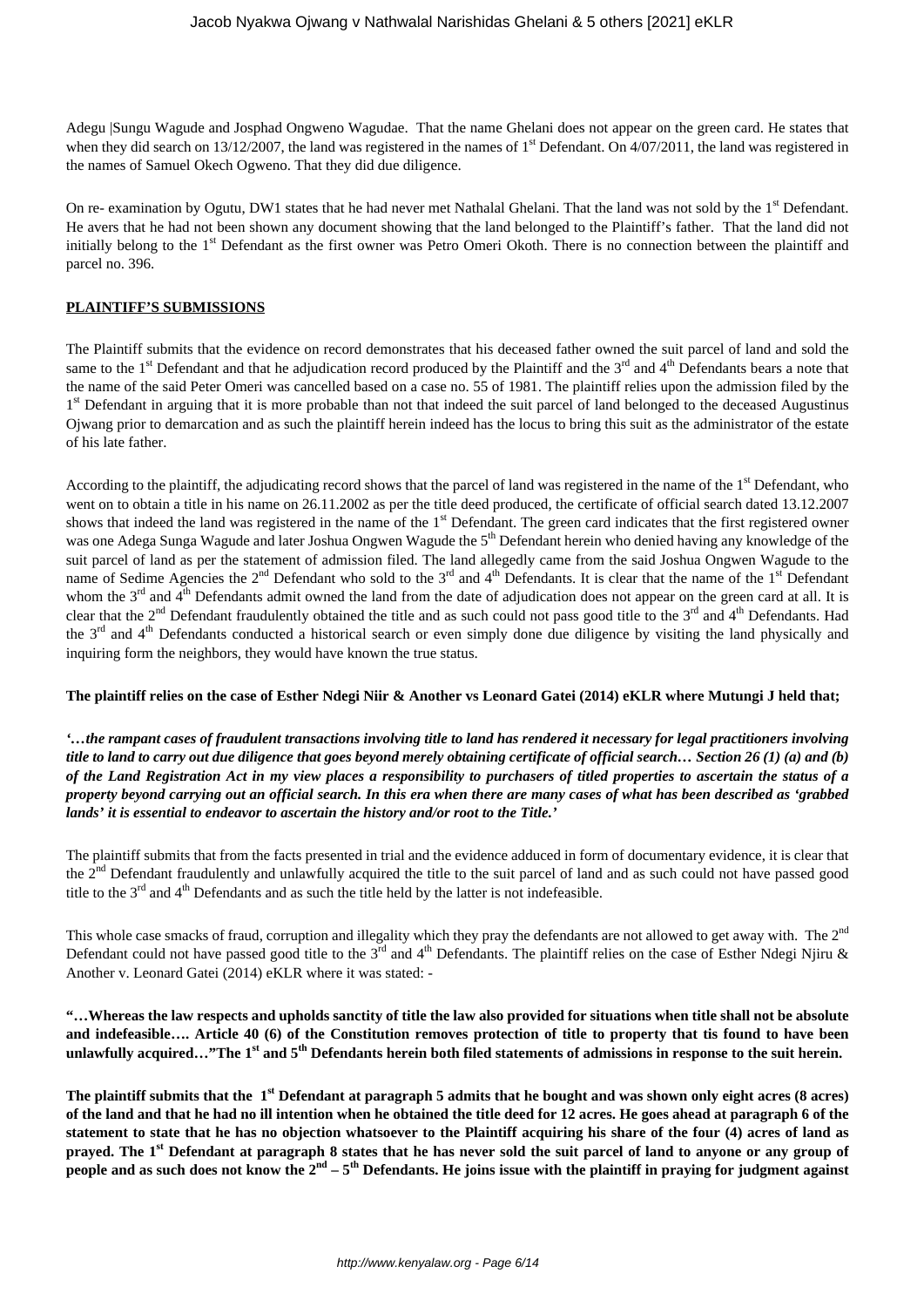**the 2nd to 5th Defendants. The 5th Defendant similarly filed a statement of admission stating that he did not participate in the process of adjudication as at the time he was away in Tanzania and that the never attended any land control board or signed any papers transferring the suit parcel of land to anybody and prayed for judgment against the other Defendants as prayed by the plaintiff. Now, the 3rd and 4th Defendants have submitted that the signatures contained on the statements of admission are forgeries that had been made by the same person due to the similarity in print of the plaint and the statements of admission but the 3rd and 4th Defendants herein have not brought anything before court to prove that the signatures on these statements of admission are a forgery and who the perpetrator is. This honorable court as being tasked to compare signatures in accordance with section 76 of the Evidence Act whose language is permissive and not mandatory in nature.** 

**It is not in dispute that the suit is based on fraud which is a tort which is limited to three years within which an action can be brought. However, it is trite that in matters of fraud, the time starts to run from the time when the discovery was made. From the plaint, it appears that the Plaintiff discovered the fraud in 2012 and filed the suit in 2013 thereby defeating the time limit set by Limitation of Action Act, Cap 22, laws of Kenya.**

**The plaintiff relies on the case of JAVED GABAL RAHIM & another VS BENARD ALFRED WEKESA SAMBU & Another. CA NO. 11 of 2001 LLR 6088 (CAK) the court is said to have held as follows;**

*"In a claim for land on the basis that registration was done by way of fraud, the time starts to run when the said registration is discovered and the limitation is a period of three years."*

## **THE DEFENDANTS' SUBMISSIONS**

The  $3<sup>rd</sup>$  and  $4<sup>th</sup>$  defendants submit that from the evidence tendered before the Honourable court, both oral and Documentary, it is common ground that the suit property, was first Adjudicated and demarcated to and/or in favour of one Petro Omeri Okoth, whose name was entered on the Adjudication Record at the very onset of the process.

On the other hand, it is also worth to note that upon the demarcation of the suit property to and/or in favour of the said Petro Omeri Okoth, there was an objection, which was lodged by the  $1<sup>st</sup>$  Defendant herein vide Case No. 55 of 1981, which appears to have succeeded and the suit property was thereafter transferred and registered in the name of the 1<sup>st</sup> Defendant. The contention by and/or on behalf of the plaintiff, that the suit property hitherto belonged to and was Adjudicated in favour of Austinus Ojwang Okut, now Deceased, is not supported by any evidence and in this regard, it is explicit that the allegations pertaining to such ownership, was therefore not proven and/or otherwise established. Where a party alleges, the Burden of proof lies on the shoulders of the party making the allegations and therefore in respect of the case, the burden of proving that the suit property belonged to and was adjudicated in favour of Agustinus Ojwang Okut, now deceased, laid on the plaintiff.

In support of the foregoing submissions, the  $3<sup>rd</sup>$  and  $4<sup>th</sup>$  defendants invoke and rely in the decision in the case of Pinnacle Tours and Travel Limited & 3 Others V Pauline Ngigi T/A Safari Market Tours [2019] Eklr. It is trite law that he who alleges must prove. In the case of Muriungi Kanoru Jeremiah vs Stephen Ungu M'mwarabua [2015] eKLR the court held as follows with regard to the burden of proof:

*"…...,in law, the burden of proving the claim was the appellant's including the allegation that the respondent did not pay the sum claimed as agreed; i.e. into the account provided….The trial magistrate was absolutely correct in so holding and did not shift any legal burden to the appellant… The appellant was obliged in law to prove that allegation; after the legal adage that he who asserts or alleges must prove… In the circumstances of this case, the respondent bore no burden of proof whatsoever in relation to the debt claimed. By way of speaking, the shifting of burden of proof would have arisen had the trial court magistrate held that he respondent bore burden to prove that he deposited the sum of Kshs. 98,200/= the debt beign claimed herein."*

From the foregoing decision, the  $3<sup>rd</sup>$  and  $4<sup>th</sup>$  defendants argue that it was the plaintiff who had made the allegations that the suit property herein, was hitherto adjudicated and/or demarcated in the name of Agustinus Ojwang Okut, now deceased. Consequently, the plaintiff was obliged to prove that allegation, but unfortunately the allegation under reference was not proved.

It is the  $3<sup>rd</sup>$  and  $4<sup>th</sup>$  Defendants' humble submissions that to the extent that the suit property was never Adjudicated nor demarcated in favour of Austinus Ojwang Okut, now deceased, the said property thus did not form and/or comprise of the Estate of the said Deceased and to the to the extent that the said property did not comprise of the Estate of the Deceased, the plaintiff herein, whether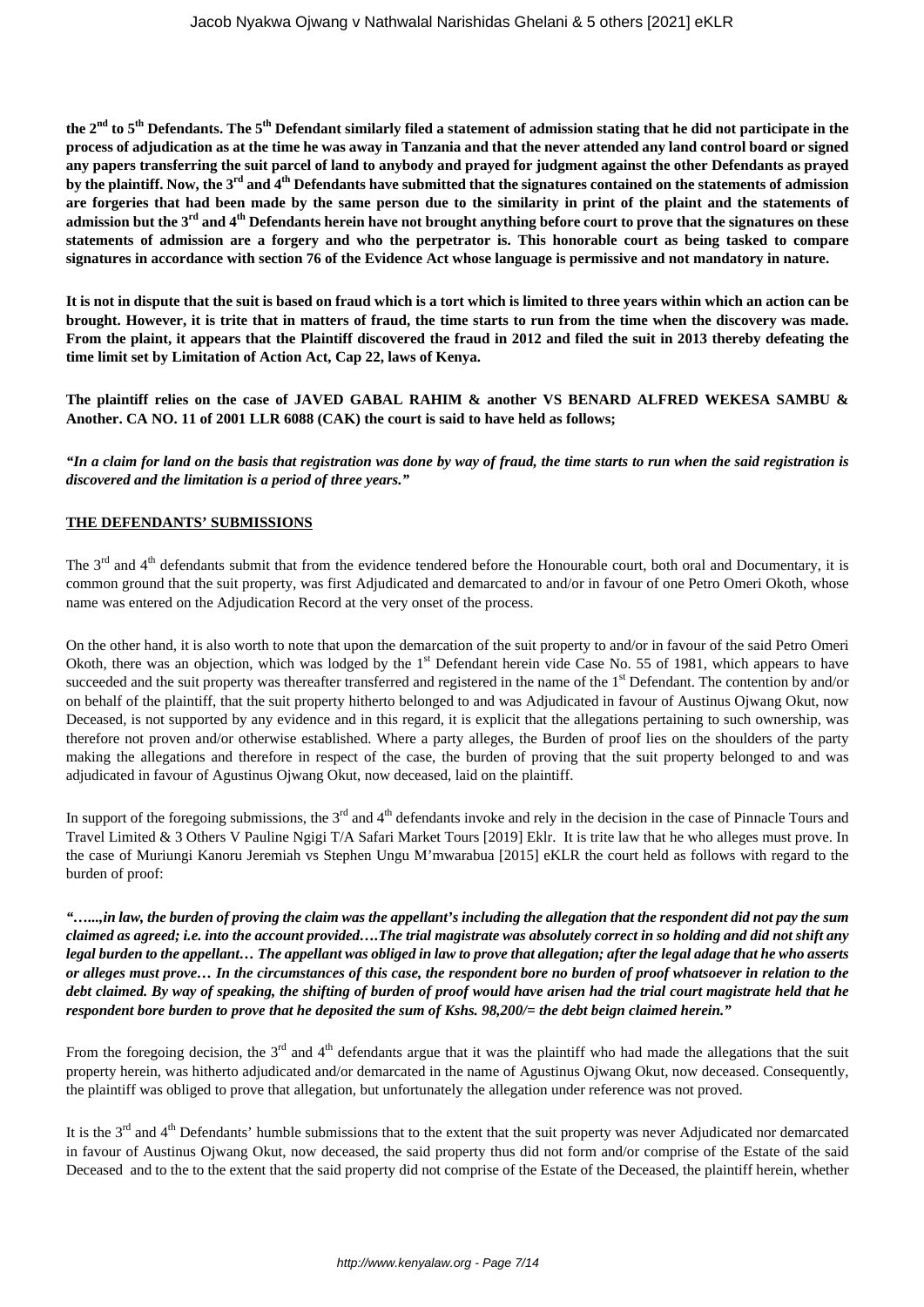as the legal Administrator of the deceased or otherwise, cannot now purport and/or pretend that the suit property was fraudulently acquired from the Deceased or by extension that the estate of the deceased, was defrauded of the suit property.

The 3rd and  $4<sup>th</sup>$  defendants argue that it is settled law that no one can be defrauded of a property over and in respect of which the person in question, did not have any lawful and/or legitimate rights over, during his lifetime or at all.

The defendants invoke the Doctrine of *Nemo dat Quod non habet*, and rely on the decision in the case of DIAMOND TRUST BANK KENYA LTD V SAID HAMAD SHAMISI & 2 OTHERS [2015] eKLR

*Firstly, Section 26 (1) and (2) are exceptions to the general rule in the sale of goods that a person who does not have title to goods cannot, without the owner's authority or consent, sell and confer a better title in the goods than he has. (Nemo dat quod non habet).*

*These exceptions are examples of initiatives towards the protection of commercial transactions that Lord Denning famously referred to in BISHOPSGATE MOTOR FINANCE CORPORATION LTD V TRANSPOERT BRAKES LTD (1949) 1 KB 322, AT PP. 336 when he stated:*

*"In the development of our law, two principles have striven for masterly, the first is for the protecting of property; no one can give a better title than he himself possesses. The second is for the protection of commercial transactions; the person who takes in good faith and for value without notice should get a good title. The first principle has held sway for a long time, but it has been modified by the common law itself and by statue so as to meet the needs of our own times."*

**The 3rd and 4th defendants argue that the import and tenor of the Doctrine of Nemo dat quod non habet, was further amplified and/or otherwise deliberated upon in the decision in the case of KATANA KALUME & ANOTHER V MUNICIPAL COUNCIL FO MOMBASA & ANOTHER [2019] eKLKR.**

*"Nemo Dat quod Non Habet" (No one can give that which one does not have) equally applies to the purported allocation of the suit property herein to the 2nd defendant.*

*A person cannot give a better title than what he has, except in rare cases such as, a sale under an order of court, transfer of negotiable instrument to a holder in due course. None of these exceptions apply in this case, No person can ever pass a better title than the one he has. They relied on the decision of the court of Appeal in diamond Trust Bank Kenya Ltd vs. Said Hamad Shamisi & 2 others [2015] eKLR.*

*Firstly, section 26 (1) and (2) are exceptions to the general rule in the sale of goods that a person who dies not have title to goods cannot, without the owner's authority or consent, sell and confer a better title in the goods than he has. (Nemo dat quod non habet).*

*These exceptions are examples of initiatives towards the protection of commercial transactions that Lord Denning famously referred to in Bishopsgate Motor Finance Corporation Ltd vs transport Brakes Ltd (1949) 1 KB 322, at pp. 336 – 337 when he stated.*

From the foregoing decision, it is the  $3<sup>rd</sup>$  and  $4<sup>th</sup>$  Defendants' submissions that to the extent that the suit property, did not vest in the name of Austinus Ojwang Okut, now deceased and hence same did not comprise of the estate, there is no way the Plaintiff herein can seek to acquire and/or propagate the issue pertaining to the title. In the premises, it is the  $3<sup>rd</sup>$  and  $4<sup>th</sup>$  Defendants' humble submissions that the plaintiff herein, just as the Estate of the Deceased that he purports to represent, does not have any legitimate suit herein, ought to fail. According to the  $3<sup>rd</sup>$  and  $4<sup>th</sup>$  defendants, having made the very positive allegations, including the existence of a land agreement, it was incumbent upon the plaintiff herein to tender and/or to produce before the Honourable court evidence of Sale agreement, if any, that the Deceased entered into and/or executed with the  $1<sup>st</sup>$  Defendant pertaining to and/or concerning the suit property. The plaintiff herein produced and/or adduced before the Honourable court a copy of a land sale agreement. However, the land sale agreement which was produced by the plaintiff herein was between Ojwang Okut and Dr. Oluoch Okeyo Asango, the latter who is not a party to this suit.

The sale agreement which was produced herein, does not stipulate and/or state the parcel of land in respect of which same relates to.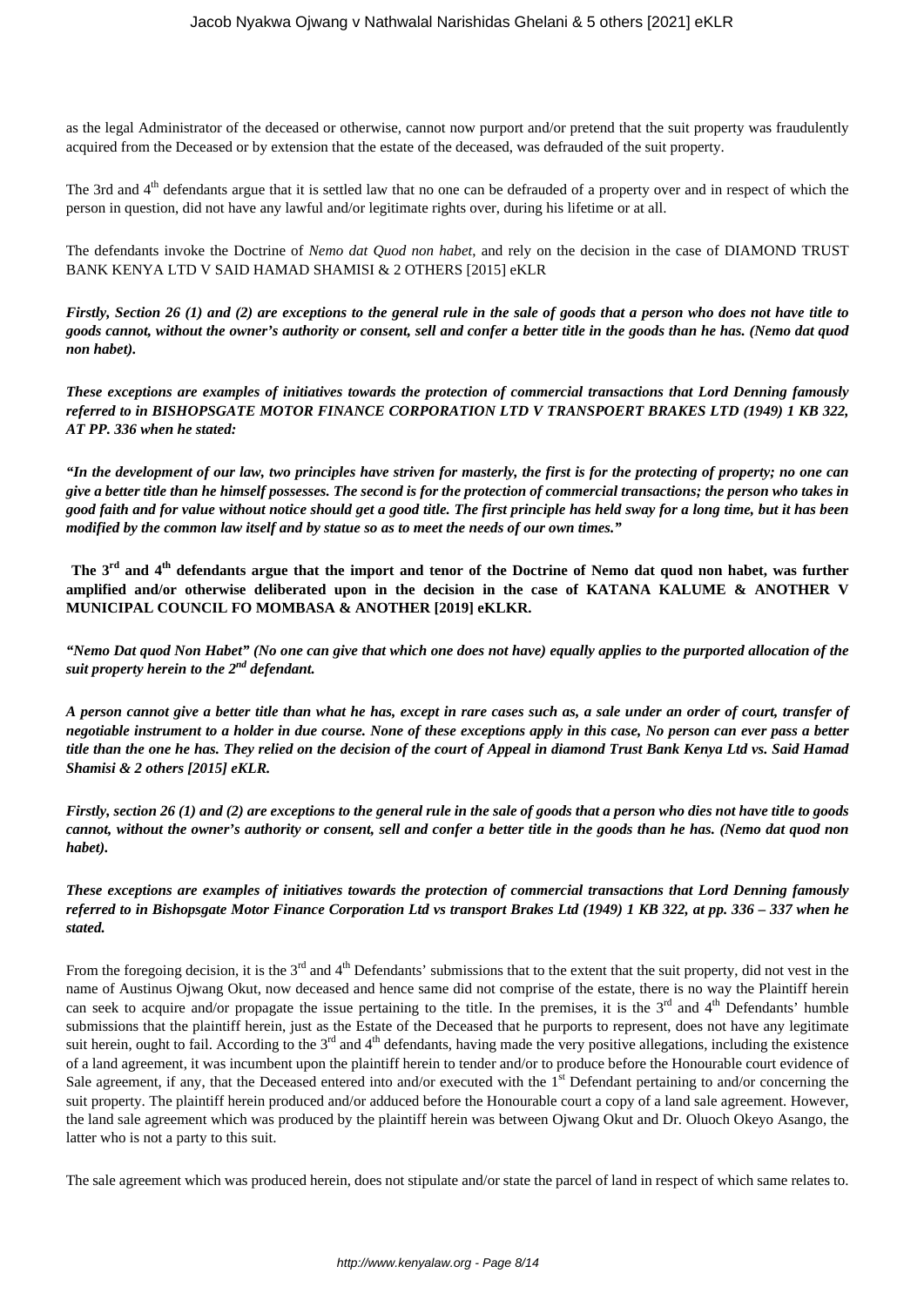Nevertheless, even assuming that the sale agreement, which does not relate to the suit property, was meant to affect the suit property, one would have expected the said Dr. Oluoch Okeyo Asango, who was the purchaser, in terms of the land sale agreement, to be registered as the  $1<sup>st</sup>$  Adjudicated owner of the suit property.

From the evidence tendered by the plaintiff, it is worthy to note that the Plaintiff himself has stated at paragraph 9 of the plaint that the 1<sup>st</sup> Defendant herein, was registered and thereby became the registered owner on the  $23<sup>rd</sup>$  day of February 1983, following the completion and/or conclusion of the Adjudication and demarcation process.

On the other hand, the plaintiff also adduced before the Honourable curt evidence to show that one Agustinus Ojwang Okut, now deceased, died and/or passed on the 9<sup>th</sup> day of October 1990. For clarity, it is then evident that Agustinus Ojwang Okut, now deceased, who is purported to have been defrauded survived and/or lived for a period of more than 11 years, from the purported date of the sale agreement, without laying a claim to the portion of the suit property.

According to the defendants, the plaintiff herein seems to have been aware of the various transactions, touching on and/or affecting the suit property. The  $3<sup>rd</sup>$  and  $4<sup>th</sup>$  defendants rely on the contents of paragraph 12 of the plant, which is reproduced as hereunder"

# *"12...By a certificate of official search dated the 25th day of May 2010, it indicates that the suit land was registered in the names of SEDIME AGENCIES, THE 2ND Defendant on the 21st day of January 1999 and the land certificate issued to him".*

From the said paragraph according to the defendants, it is imperative to note that at the latest, if at all, the plaintiff herein discovered the alleged fraud on the 25<sup>th</sup> day of May 2010, when he procured and obtained a Certificate of Official Search.

Having ascertained and authenticated the Fraud, pertaining to and/or concerning the suit property, the plaintiff was thus obligated to file and/or commence the subject proceedings, which are anchored on Fraud, within 3 years from the date of discovery of the fraud.

In support of the foregoing submissions, the 3<sup>rd</sup> and 4<sup>th</sup> Defendant rely in the provisions of Section 4 (2) of the Limitation of Actions Act chapter 22 Laws of Kenya, which provide as hereunder:

## *(1)The following actions may not be brought after the end of six years from the date on which the cause of action accrued—*

*(a) actions founded on contract;* 

*(b) actions to enforce a recognizance;* 

*(c) actions to enforce an award;* 

*(d) actions to recover a sum recoverable by virtue of a written law, other than a penalty or forfeiture or sum by way of penalty or forfeiture; (e) actions, including actions claiming equitable relief, for which no other period of limitation is provided by this Act or by any other written law.* 

## *(2) An action founded on tort may not be brought after the end of three years from the date on which the cause of action accrued:*

## *Provided that an action for libel or slander may not be brought after the end of twelve months from such date.*

From the plaint filed by and/or on behalf of the plaintiff herein, it is evident and/or notable that the plaintiff's claim is founded and/or based on illegality and Fraud. In this regard, it is settled law that the plaintiff was obliged not only to plead illegality and Fraud, but to proceed and particularize the particulars of Fraud. See Order 2 Rule 10 of the Civil Procedure Rules, 2010 which provide as hereunder:

# *2), every pleading shall contain the necessary particulars of* **any claim, defence or other matter pleaded including, without prejudice to the generality of the foregoing —**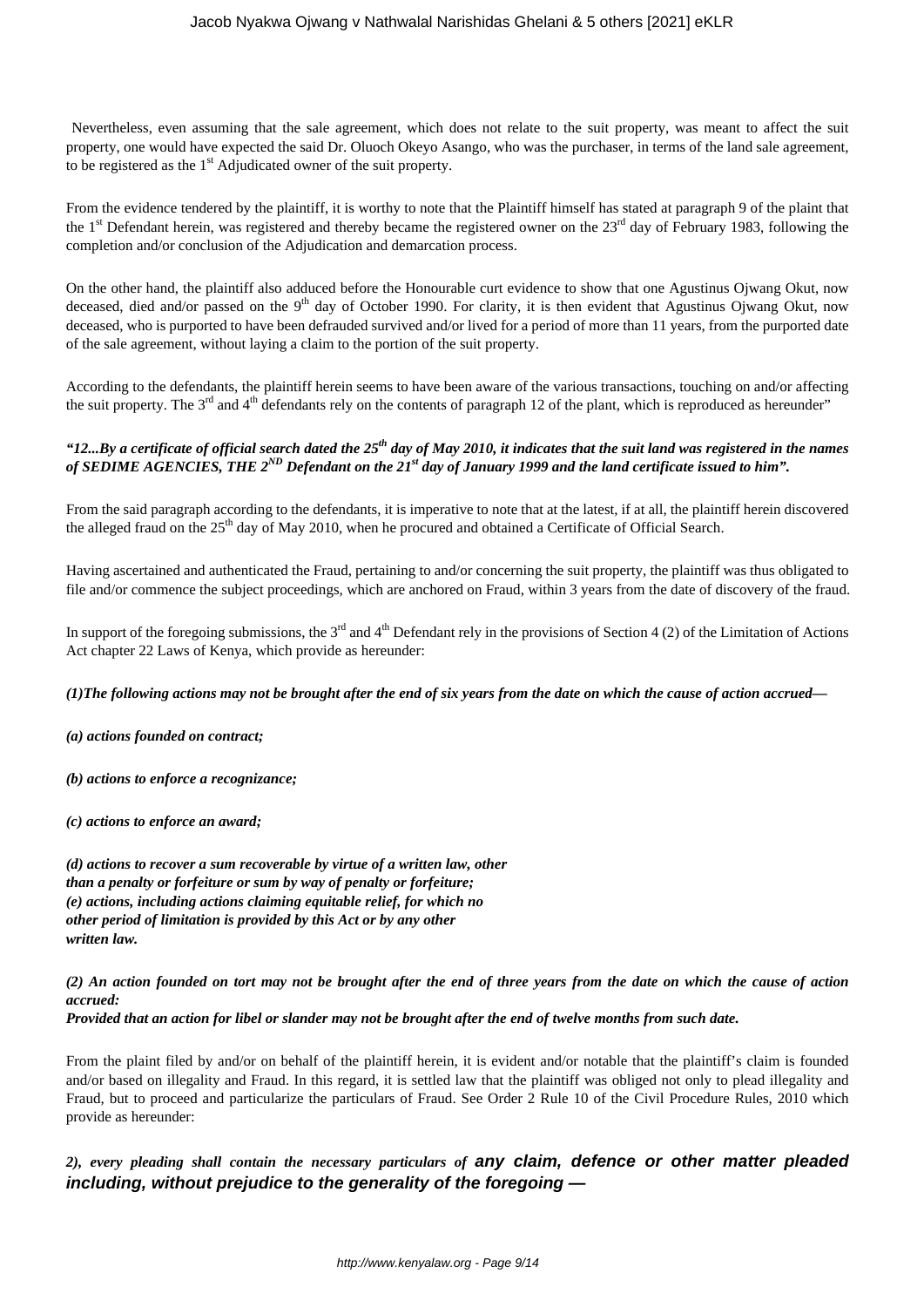## *(a)particulars of any misrepresentation, fraud, breach of trust, willful default or undue influence on which the party pleading relies; and*

The defendants submit that the mandatory nature in which claims anchored on fraud must be pleaded, has been the subject of numerous decisions, whereby it has been stipulated that unless Fraud is pleaded and particularized, the plaintiff cannot purport to adduce and/or tender any evidence of Fraud. In support of the foregoing submissions, the 3<sup>rd</sup> and 4<sup>th</sup> Defendants invoke and rely in the decision in the case of KURIA KIARIE AND 2 OTHERS VS SAMMY MAGERA (2018) eKLR.

*"The next and only other issue is fraud. The law is clear and we take it from the case of Vijay Morjaria vs Nansingh Madhusingh Darbar & Another [2000] eKLR, where Tunoi, JA. (as he then was) stated as follows:*

*"It is well established that fraud must be specifically pleaded and hat particulars of the fraud alleged must be stated on the face of the pleading. /the acts alleged to be fraudulent must, of course, be set out, and then it should be stated that these acts were done fraudulently. It is also settled law that fraudulent conduct must be distinctly alleged and distinctly proved, and it is not allowable to leave fraud to be inferred from the facts." The same procedure goes for allegations of misrepresentation and illegality.*

*26. As regards the standard of proof, this court in the case of Kinyanjjui Kamau vs George Kamau [2015] eKLR expressed itself as follows;-*

*"…It is trite law that any allegations of fraud must be pleaded and strictly proved. "See Ndolo vs Ndolo (2008) 1 KLR (G & F). 742 wherein the Court stated that; "…we start by saying that it was the respondent who was alleging that the will was a forgery and the burden to prove that allegation lay squarely in him Since the respondent was making a serious charge of forgery or fraud, the standard of proof required of him was obviously higher than that required in ordinary civil cases, namely proof upon a balance of probabilities; but that burden of proof on the respondent was certainly not one beyond a reasonable doubt as in criminal case…." In cases where fraud is alleged, it is not enough to simply infer fraud from the facts."*

The defendants argue that the certificates of official search which were produced by the plaintiff herein predate the filling of the suit. However, it is important to note that he 4<sup>th</sup> Defendant herein testified and informed the Honourable court that upon purchasing the suit property, same was transferred and registered in the names of the 3<sup>rd</sup> and 4<sup>th</sup> Defendants, albeit as Trustees of Afya Sacco Cooperative society Limited. It was the further testimony of the 4<sup>th</sup> Defendant that upon the transfer and registration of the suit property in their respective names, the suit property was subjected to sub-division and was thus sub-divided into numerous numbers in terms of the Mutation.

The  $3<sup>rd</sup>$  and  $4<sup>th</sup>$  Defendants, placed before the Honourable court evidence in terms of Certificate of official search which were procured and/or obtained by the Advocate who was engaged to pursue due diligence. For clarity, the totality of the certificate of search which were placed before the Honourable court, showed that when the  $3<sup>rd</sup>$  and  $4<sup>th</sup>$  Defendants, dealt with the suit property, same was registered in the names of the  $2<sup>nd</sup>$  Defendant.

On the other hand, the 3<sup>rd</sup> and 4<sup>th</sup> Defendants have also placed before the honourable court a copy of the land sale agreement, which was prepared and/or executed between the vendor and themselves, which paved way for the sale, transfer and ultimate registration of the suit property in favour of the  $3<sup>rd</sup>$  and  $4<sup>th</sup>$  Defendants.

In view of the foregoing, it is the  $3<sup>rd</sup>$  and  $4<sup>th</sup>$  Defendants humble submissions that given the nature of the dealings and the documentation that underlines the transactions, the  $3<sup>rd</sup>$  and  $4<sup>th</sup>$  Defendants were Bona fide purchasers for value without notice of any defect in the Title. Consequently, the  $3^{rd}$  and  $4^{th}$  Defendants contend that by virtue of being Bona fide purchaser for value, their Title which was lawfully registered, is not open to defeat and/or nullification by and/or at the instance of the plaintiff herein, who in any event, does not hold any legitimate interest, over and in respect of the suit property.

In support of the foregoing submissions, the  $3<sup>rd</sup>$  and  $4<sup>th</sup>$  Defendants, invoke and rely in the decision in the case of **WESTON GITONGA & 10 OTHERS V PETER RUGU GIKANGA & ANOTHER [2017] EKLR**

*23. Black's law Dictionary 8th Edition defines "bona fide purchaser" as:*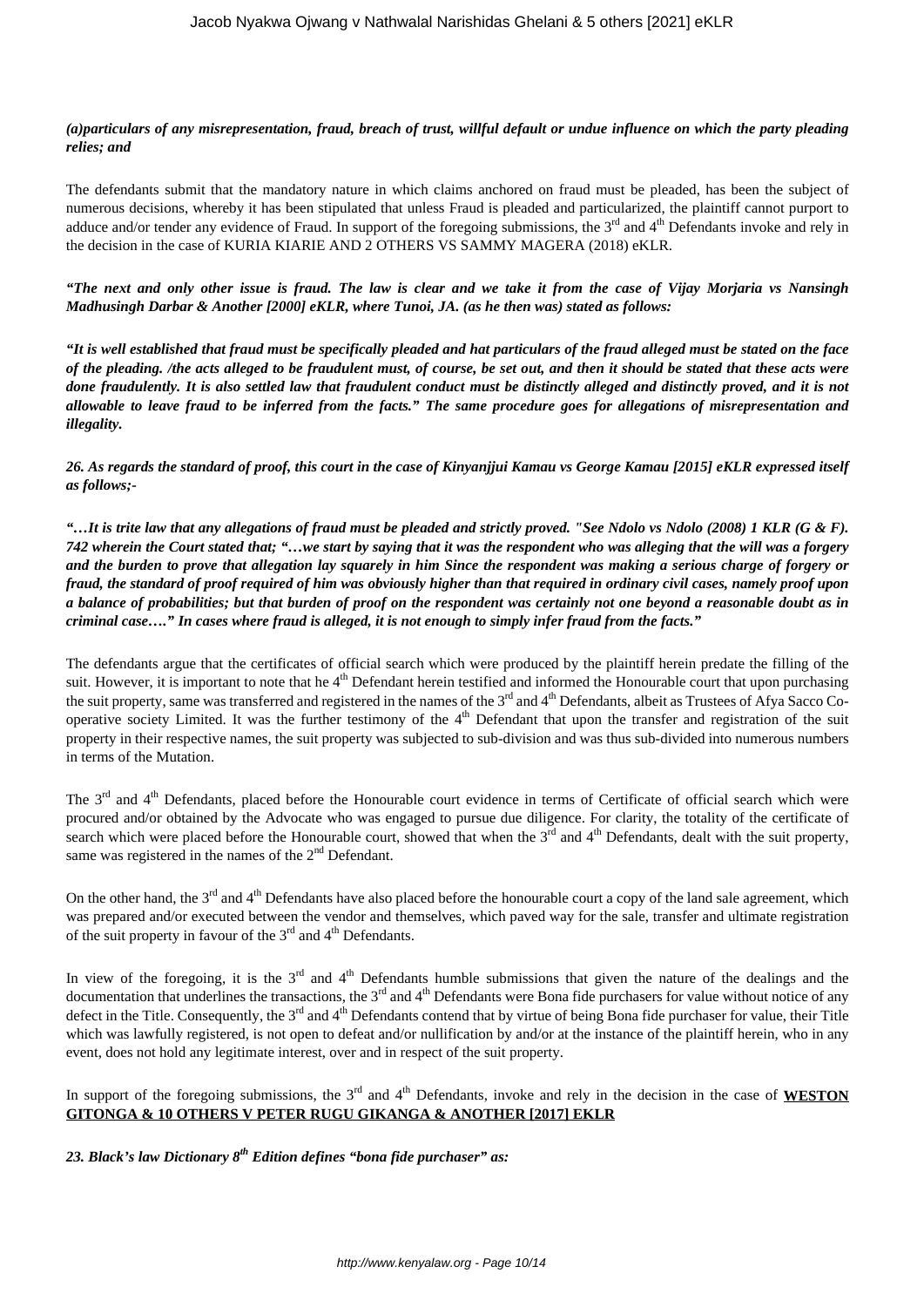*"One who buys something for value without notice of another's claim to the property and without actual or constructive notice of any defects in or infirmities, claims or equities against the seller's title; one who has in good faith paid valuable consideration for property without notice of prior adverse claims."*

*24. In the Ugandan case of Katende v. Haridar & Company Limited [2008] 2 E.A 173 it was held:-*

*"For the purposes of this appeal, it suffices to describe a bona fide purchaser as a person who honestly intends to purchase the property offered for sale and does not intend to acquire it wrongly. For a purchaser to successfully rely on the bona fide doctrine, (he) must prove that:*

*a.he hold a certificate of title;*

*b.he purchased the property in good faith;*

*c.he had no knowledge of the fraud;*

*d.he purchased for valuable consideration;*

*e.the vendors had a parent valid title;*

*f.he purchased without notice of any fraud;*

*g.he was not party to any fraud.*

*Emphasis added].*

*A bona fide purchaser of a legal estate without notice has absolute unqualified and answerable defence against claim of any prior equitable owner.":*

## **DETERMINATION AND ANALYSIS**

I have considered the evidence on record and do find that the first issue for determination is whether or not the suit parcel of land comprised the estate of the deceased Augustinus Ojwang Okut and if so, whether or not the plaintiff has the locus to bring this suit. The adjudication panel allocated the suit property to Petro Omeri Okoth, whose name was entered on adjudication record at the very onset of the process. It is also clear that the 1<sup>st</sup> defendant lodged an objection through case number 55 of 1981 that succeeded and the suit property was registered in his name. Upon registration of the suit property in the name of the 1<sup>st</sup> Defendant, Mr. Petro Omeri Okoth and Augustinus Ojwang Okut lost any interest in the suit property and therefore the plaintiff has no locus to claim any interest in the property. It is a principle of law that whoever lays a claim before the court against another has the burden to prove it. Sections 107 and 108 of the Evidence Act provide as follows:

*107 "(1) Whoever desires any court to give judgment as to any legal right or liability dependent on the existence of facts which he asserts must prove that those facts exist.*

*(2) When a person is bound to prove the existence of any fact it is said that the burden of proof lies on that person.*

## *108. The burden of proof in a suit or proceeding lies on that person who would fail if no evidence at all were given on either side."*

I do find that the Plaintiff has failed to prove that his father had any interest in the suit property. It is trite law that whoever alleges in any case has the burden of proof. The Plaintiff has failed to prove that there was any agreement between himself, his father on one side and the 1<sup>st</sup> Defendant on the other side. He has also failed to prove that the land in dispute belonged to his father Augustinus Ojwang Okut. The alleged agreement of sale was not signed by the 1<sup>st</sup> Defendant and the plaintiff's father. I do find that the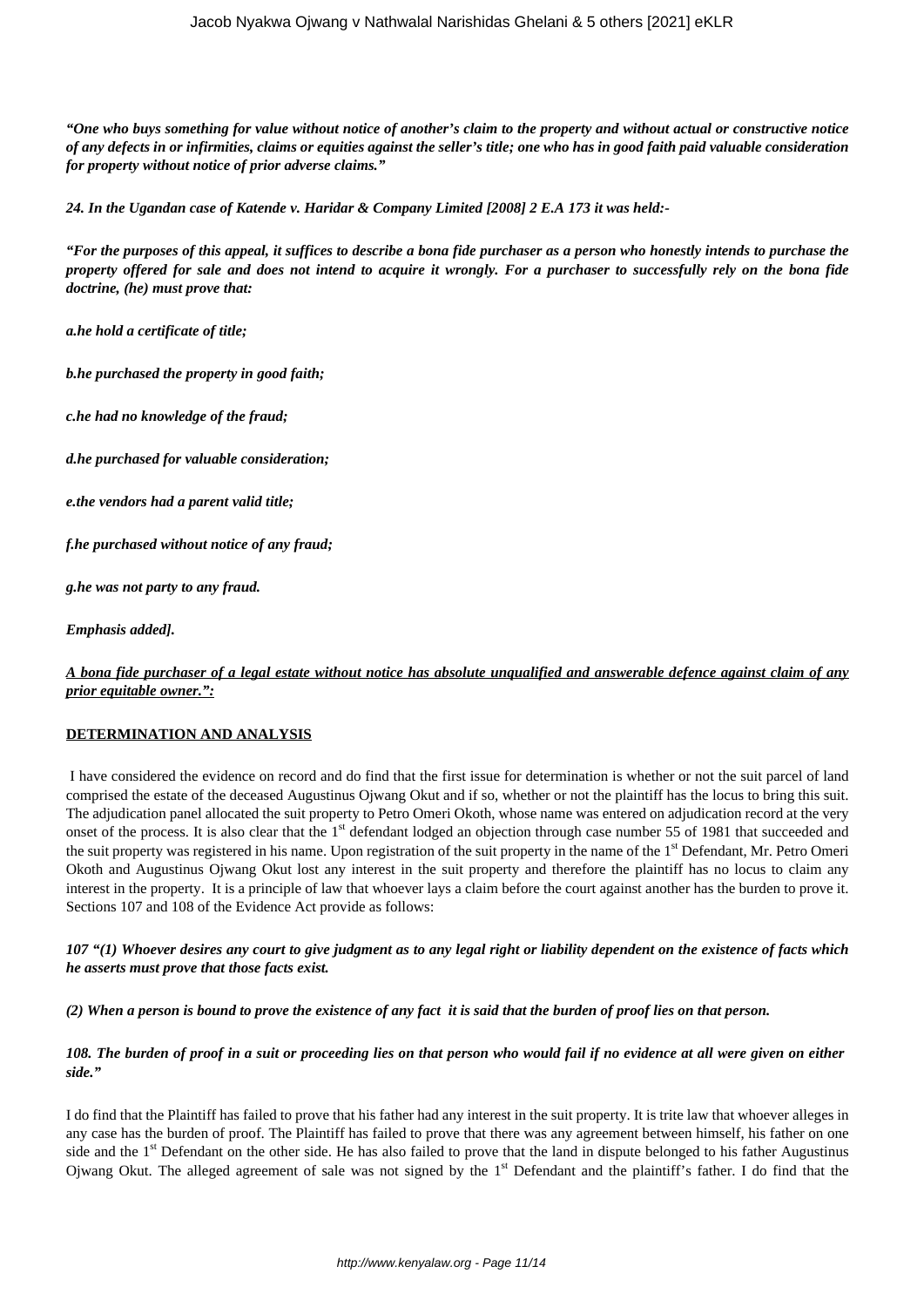plaintiff has failed to prove that the property in dispute is comprised within the estate of the deceased Augustinus Ojwang Okut who was never registered as the proprietor of the suit land.

In the case of **Muriungi Kanoru Jeremiah vs Stephen Ungu M'mwarabua [2015] eKLR** where the court held as follows with regard to the burden of proof:

*"....As I have already stated, in law, the burden of proving the claim was the appellant's including the allegation that the respondent did not pay the sum claimed as agreed; i.e. into the account provided......The trial magistrate was absolutely correct in so holding and did not shift any legal burden to the appellant.......The appellant was obliged in law to prove that allegation; after the legal adage that he who asserts or alleges must prove...... In the circumstances of this case, the respondent bore no burden of proof whatsoever in relation to the debt claimed. By way of speaking, the shifting of burden of proof would have arisen had the trial court magistrate held that the respondent bore burden to prove that he deposited the sum of Kshs. 98,200/= the debt being claimed herein."*

The treatise, **The Halsbury's Laws of England, 4th Edition, Volume 17,** at paras 13 and 14: describes it thus*:*

*"The legal burden is the burden of proof which remains constant throughout a trial; it is the burden of establishing the facts and contentions which will support a party's case. If at the conclusion of the trial he has failed to establish these to the appropriate standard, he will lose. The legal burden of proof normally rests upon the party desiring the court to take action; thus a claimant must satisfy the court or tribunal that the conditions which entitle him to an award have been satisfied. In respect of a particular allegation, the burden lies upon the party for whom substantiation of that particular allegation is an essential of his case. There may therefore be separate burdens in a case with separate issues."*

*[16] The legal burden is discharged by way of evidence, with the opposing party having a corresponding duty of adducing evidence in rebuttal. This constitutes evidential burden. Therefore, while both the legal and evidential burdens initially rested upon the appellant, the evidential burden may shift in the course of trial, depending on the evidence adduced. As the weight of evidence given by either side during the trial varies, so will the evidential burden shift to the party who would fail without further evidence""*

The second issue is whether the suit is time barred, I do find that the plaintiff has sued on behalf of the estate of the deceased Augustus Ojwang Okut who died on  $9/10/1990$ . The deceased died 10 years after the alleged sale to the  $1<sup>st</sup>$  Defendant. He never sued the 1<sup>st</sup> Defendant in his life time and never occupied the suit property. Infact he never claimed the suit property. His son has come to court after 33 years from the date of registration of the  $1<sup>st</sup>$  defendant.

**Section 4 (2) provides:**

## **"(2) An action founded on tort may not be brought after the end of three years from the date on which the cause of action accrued:**

**Provided that an action for libel or slander may not be brought after the end of twelve months from such date."**

The deceased plaintiff's father never bothered to sue the 1<sup>st</sup> Defendant for the suit property and therefore lost the right to sue after the expiry of 3 years after the 1<sup>st</sup> defendant was adjudicated as the owner of the suit-land and after Adega Sunga Wagude was registered as the proprietor. The plaintiff herein discovered the alleged fraud on 25/5/2010 and was supposed to sue by the 25/5/2013 but came to court on 17/9/2013 more than 3 years after discovering the fraud. I do find the suit to be time bared.

The 4<sup>th</sup> issue is whether fraud was properly particularized and proved. Under **Order 2 rule 4** of the **Civil Procedure Rules** it was incumbent upon the plaintiff to plead fraud specifically. The order succinctly provides as follows: -

## *4. (1) A party shall in any pleading subsequent to a plaint plead specifically any matter, for example performance, release, payment, fraud, inevitable accident, act of God, any relevant Statute of limitation or any fact showing illegality—*

*(a) which he alleges makes any claim or Defence of the opposite party not maintainable;*

*(b) which, if not specifically pleaded, might take the opposite party by surprise; or*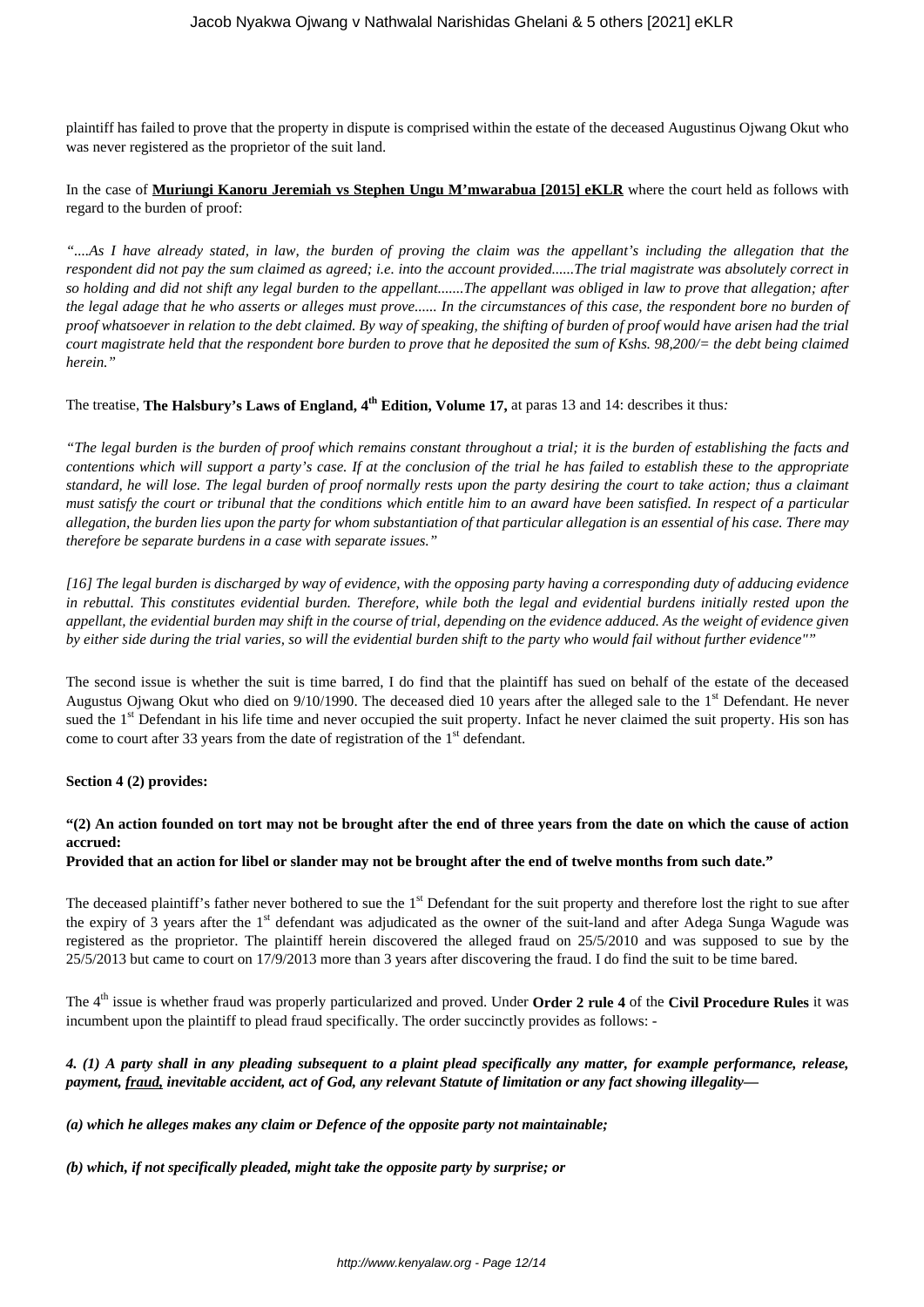*(c) which raises issues of fact not arising out of the preceding pleading.*

## *(2) ….*

In the case of *Koinange & 13 Others V. Charles Karuga Koinange 1986 KLR at page 23 Justice Amin citing the case of Ratilal Patel Makanji (1957) EA 314 observed as follows:*

*"When fraud is alleged by the plaintiffs, the onus is on the plaintiffs to discharge the burden of proof. Allegations of fraud must be strictly proved, although the standard of proof may not be so heavy as to require proof beyond reasonable doubt, something more than a balance of probabilities is required"*

Furthermore, in *Vijay Morjaria v Nansingh Madhusingh Darbar & another [2000] eKLR (Civil Appeal No. 106 of 2000)* Tunoi JA (as he then was) stated as follows*:*

*"It is well established that fraud must be specifically pleaded and that particulars of the fraud alleged must be stated on the face of the pleading. The acts alleged to be fraudulent must of course be set out, and then it should be stated that these acts were done fraudulently. It is also settled law that fraudulent conduct must be distinctly alleged and as distinctly proved, and it is not allowable to leave fraud to be inferred from the facts." (Emphasis ours)*

It is clear that the plaintiff did not give particulars of fraud and therefore ambushed the defendants at the hearing of the case.

Moreover, the plaintiff failed to prove the allegations of fraud. Ultimately, I do find that the pleadings on fraud are insufficient and the evidence did not depict any fraud.

The third issue is whether the  $3<sup>rd</sup>$  and  $4<sup>th</sup>$  defendants were bonafide purchasers for value without notice of any fraud I rely on section 80 of the Land Registration Act no 12 of 2012 that provides as follows: -

**"80. (1) Subject to subsection (2), the court may order the rectification of the register by directing that any registration be cancelled or amended if it is satisfied that any registration was obtained, made or omitted by fraud or mistake**

**(2). The register shall not be rectified to affect the title of a proprietor who is in possession and had acquired the land, lease or charge for valuable consideration, unless the proprietor had knowledge of the omission, fraud or mistake in consequence of which the rectification is sought, or caused such omission, fraud or mistake or substantially contributed to it by any act, neglect or default."**

This court further finds that the 3<sup>rd</sup> and 4<sup>th</sup> Defendants were bonafide purchasers for value without notice of any fraud and in fact the plaintiff did not prove fraud against the defendants. The  $3<sup>rd</sup>$  and  $4<sup>th</sup>$  defendants did a search and found that the property was registered in the names of the 2<sup>nd</sup> Defendant and the 2<sup>nd</sup> Defendant held a title in respect of the suit property. The 3<sup>rd</sup> and 4<sup>th</sup> Defendants executed an agreement and paid Kshs. 16,800,000 to James Odhiambo Ojolo T/A Sadine agencies. Upon payment, they subdivided the parcel of land and distributed to members who are now in possession. I do find that the  $3<sup>rd</sup>$  and  $4<sup>th</sup>$  defendants were innocent purchasers for value without notice of any wrong doing. The upshot of the above is that the plaintiff has failed to prove his claims on a balance of probabilities and the suit is dismissed with costs.

# **DATED, SIGNED AND DELIVERED AT KISUMU THIS 7TH DAY OF DECEMBER, 2021**

## **ANTONY OMBWAYO**

#### **JUDGE**

*This Judgement has been delivered to the parties by electronic mail due to measures restricting court operations due to the COVID-19 pandemic and in the light of the directions issued by his Lordship, the Chief Justice on 15th March 2019.*

#### **ANTONY OMBWAYO**